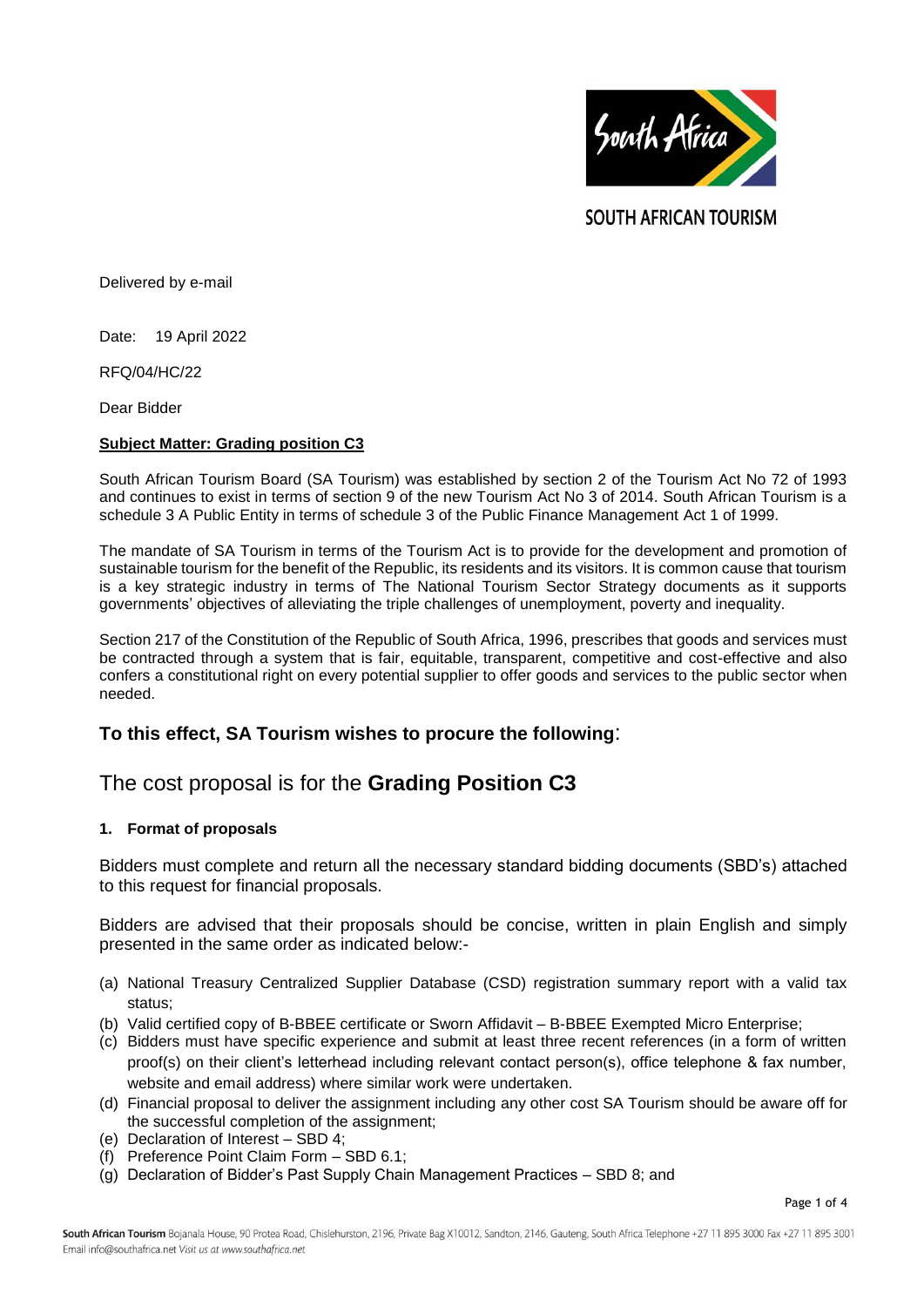(h) Independent Bid Determination – SBD 9.

## **2. Evaluation Method**

The cost proposals will be evaluated on comparative price and B-BBEE level of contribution, using the 80/20 preference point system contemplated in the Preferential Procurement Regulations 2017 where 80 points will be awarded for price while 20 points will be allocated for preference points for BBBEE as prescribed in the regulations

The points for functionality and the points for B-BBEE level of contribution will be added together and the proposal from the bidder which meets the highest score will be deemed the preferred proposal.

Points for B-BBEE level of contribution will be awarded in accordance with the below table:-

| <b>B-BBEE</b> Status<br>Level<br><b>of</b><br><b>Contributor</b> | <b>Number of Points</b> |
|------------------------------------------------------------------|-------------------------|
|                                                                  | 20                      |
| 2                                                                | 18                      |
| 3                                                                | 14                      |
| 4                                                                | 12                      |
| 5                                                                | 8                       |
| 6                                                                | 6                       |
| 7                                                                |                         |
| 8                                                                | 2                       |
| Non-compliant contributor                                        |                         |

Bidders are required to submit proof of B-BBEE Status Level of contributor. Proof includes original and valid B-BBEE Status Level Verification Certificates issued by a SANAS credited agency or certified copies thereof together with their price quotations, to substantiate their B-BBEE rating claims.

In terms of the Generic Codes of Good Practice, an enterprise including a sole propriety with annual total revenue of R10 million or less qualifies as an EME. An EME is required to submit a sworn affidavit confirming their annual total revenue of R10 million or less and level of black ownership to claim points as prescribed by regulation 6 and 7 of the Preferential Procurement Regulations 2017.

The Codes define a QSE as any enterprise with annual total revenue of between R10 million and R50 million. A QSE is required to submit a sworn affidavit confirming their annual total revenue of between R10 million and R50 million and level of black ownership or a B-BBEE level verification certificate to claim points as prescribed by regulation 6 and 7 of the Preferential Procurement Regulations 2017

Bidders who do not submit B-BBEE Status Level Verification Certificates or Sworn affidavits, in the case of EME's and QSE's, or who are non-compliant contributors to B-BBEE do not qualify for preference points for B-BBEE but will not be disqualified from the bidding process. They will score points out of 80 for price only and zero (0) points out of 20 for B-BBEE.

## **3. National Treasury Centralized Supplier Registration and B-BBEE Certificates**

All bid submissions must include a copy of successful registration on National Treasury's Centralized Supplier Database (CSD) with a valid tax clearance status and an original or certified copy of a B-BBEE verification certificate (if you have been assessed).

Proposals which does not include these documents will not be considered.

## **4. Deadline for submission**

All proposals must be e-mailed, in PDF format, to **[quotes@southafrica.net](mailto:quotes@southafrica.net)** no later than 16h00 on **Thursday, 22 April 2022** and should remain valid for at least 30 days after the closing date.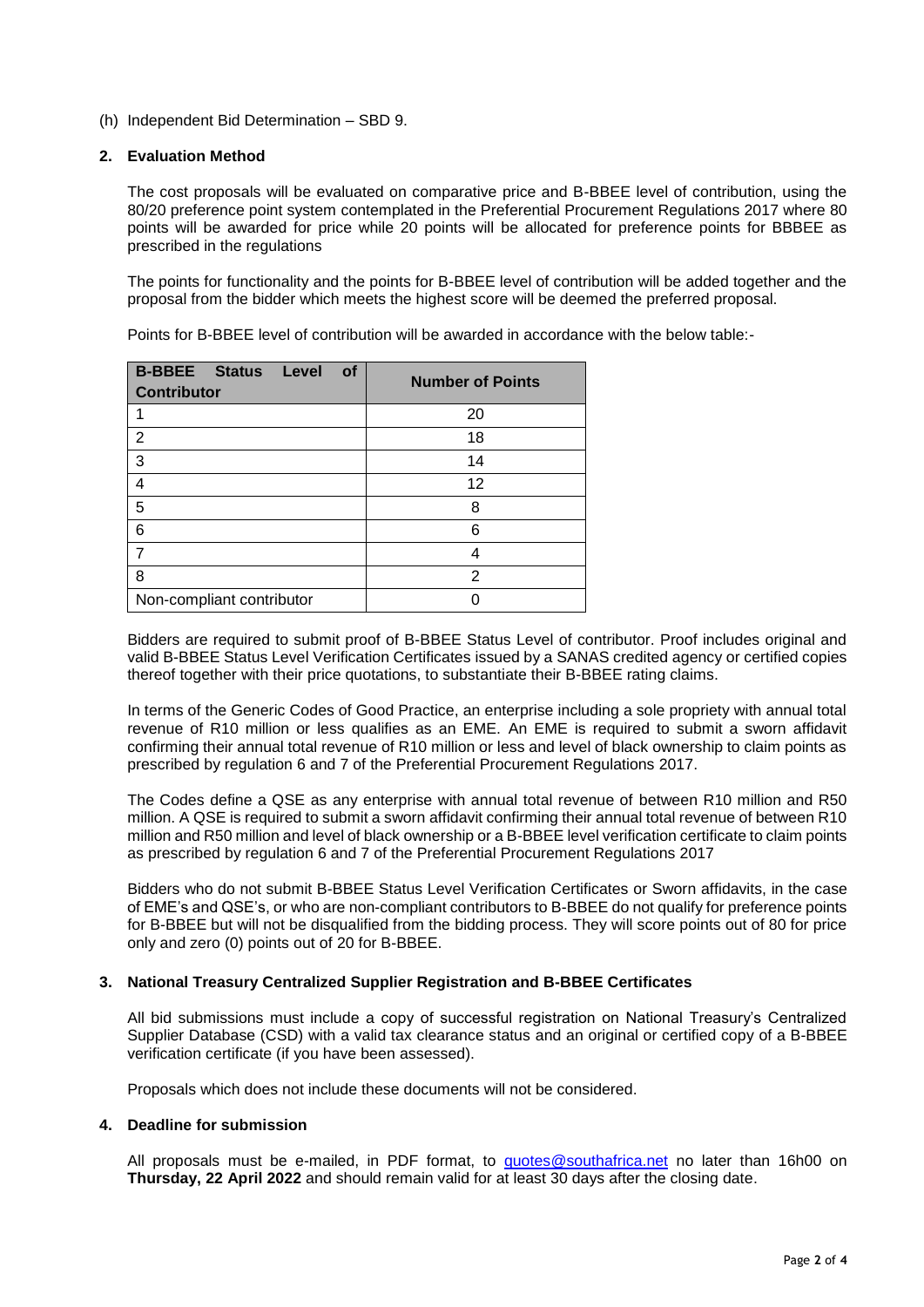## **5. Confidentiality**

The request for a cost proposal and all related information shall be held in strict confidence by bidders and usage of such information shall be limited to the preparation of the bid. All bidders are bound by a confidentially agreement preventing the unauthorized disclosure of any information regarding SA Tourism or of its activities to any other organization or individual. The bidders may not disclose any information, documentation or products to other clients without written approval of SA Tourism.

## **6. Terms of engagement**

No service should be provided to SA Tourism and no amount will become due and payable by SA Tourism before an official purchase order has been issued to the supplier where service delivery will be within the specified time scale after the receipt of the official purchase order.

## **7. Payments**

No advance payments will be made in respect of this assignment. Payments shall be made in terms of the deliverables as agreed upon and shall be made strictly in accordance with the prescripts of the PFMA (Public Finance Management Act, 1999. Act 1 of 1999).

The successful bidder shall after completion of the assignment, invoice SA Tourism for the services rendered. No payment will be made to the successful bidder unless an invoice complying with section 20 of VAT Act No 89 of 1991 has been submitted to SA Tourism.

Payment shall be made into the bidder's bank account normally 30 days after receipt of an acceptable, valid invoice.

# **8. Non-compliance with delivery terms**

The successful bidder must ensure that the work is confined to the scope as defined and agreed to. As soon as it becomes known to the bidder that they will not be able to deliver the services within the delivery period and/or against the quoted price and/or as specified, SA Tourism's sourcing specialist must be given immediate written notice to this effect.

## **9. Retention**

Upon completion of the assignment and / or termination of the agreement, the successful bidder shall on demand hand over to SA Tourism all documentation, information, etc. relevant to the assignment without the right of retention.

## **10. Cost**

The bidder will bear all the costs associated with the preparation of the response and no costs or expenses incurred by the bidder will be borne by SA Tourism.

## **11. Cancellation of the request**

SA Tourism may, prior to the award of the bid, have the right to cancel the bid if:

- (a) Due to changed circumstances, there is no longer a need for the service; or
- (b) Funds are no longer available to cover the part and/or total envisaged expenditure; or
- (c) No acceptable bids are received.

SA Tourism reserves the right to withdraw this request, to amend the term or to postpone this work by email notice to all parties who have received this request.

## **12. Clarification**

Any clarification required on any aspect concerning this request is to be requested in writing. From: Lerato Dlamini, Supply Chain Management Souring Specialist.